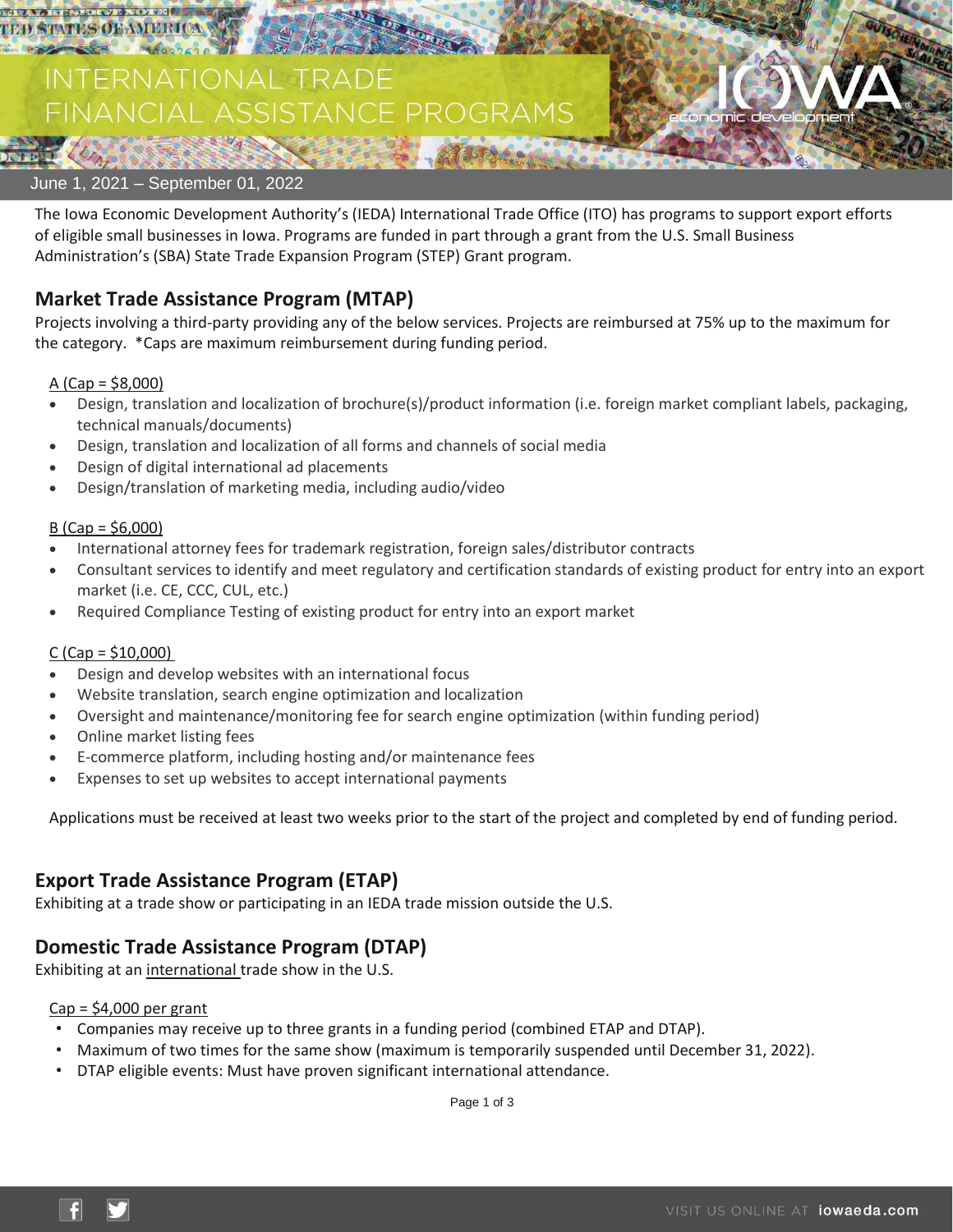

- Booth space/Virtual booth
- Booth furnishings rental
- Booth construction and utilities
- Shipping to and from event
- Per diem for one representative

### **ExporTech™**

**DETEALAREDEDIA ZENOTUE** 

Participate in the ExporTech™ program through the Center for Industrial Research and Service

 $Cap = $2,500$ 

• Grant reimbursements calculated at 75% (exception: per diem is 50% for travel) of actual eligible expense, up to maximum allowed amount)

Ineligible expenses: printing, purchased equipment, airfare, memberships/sponsorships, registration fees (except ExporTech)

## **COMPANY ELIGIBILITY**

Qualified companies must meet all criteria:

- For-profit company operating a facility in Iowa to process, manufacture, add value to product and/or distribute a product or provide an exportable service
- Must be export-ready and seeking to export goods or services of U.S. origin or have at least 51% U.S. content
- Meets SBA guidelines of Small Business Concern [www.sba.gov/size](http://www.sba.gov/size) *Note: Company's primary NAICS code needed to look up maximum size*
- Not debarred, suspended, proposed for disbarment, declared ineligible, or excluded from participation in programs by any federal or state agency
- Company has been in business a minimum of one year from application
- At least one company representative participating (if event)
- Be new to exporting, focusing on a new international market or have a new product to promote
- Current on all past ITO grant reporting

Only complete applications will be considered. Successful applicants are funded on a first-come, first-served basis to the extent funds remain available. Online application instructions and forms are available at

[https://www.iowaeda.com/international-trade/financial-assistance/.](https://www.iowaeda.com/international-trade/financial-assistance/) Use these instructions to obtain a complete and efficient submission.

Required Documentation (at time of application)

- [Certification of Debarment form](https://www.iowaeda.com/userdocs/programs/resources/CertificationDebarment.pdf) (dated within last 6 months)
- [Certification of a Small Business Concern form](https://www.iowaeda.com/userdocs/programs/resources/CertificationSmallBusinessConcern.pdf) (dated within last 6 months)
- Project quote from selected third party; ExporTech paid registration; paid booth fee receipt or signed legal contract; mission participation fee paid
- Event/Project documentation
	- Event: General information
	- Project: If translation or website work: Electronic copy/screenshot of "before"